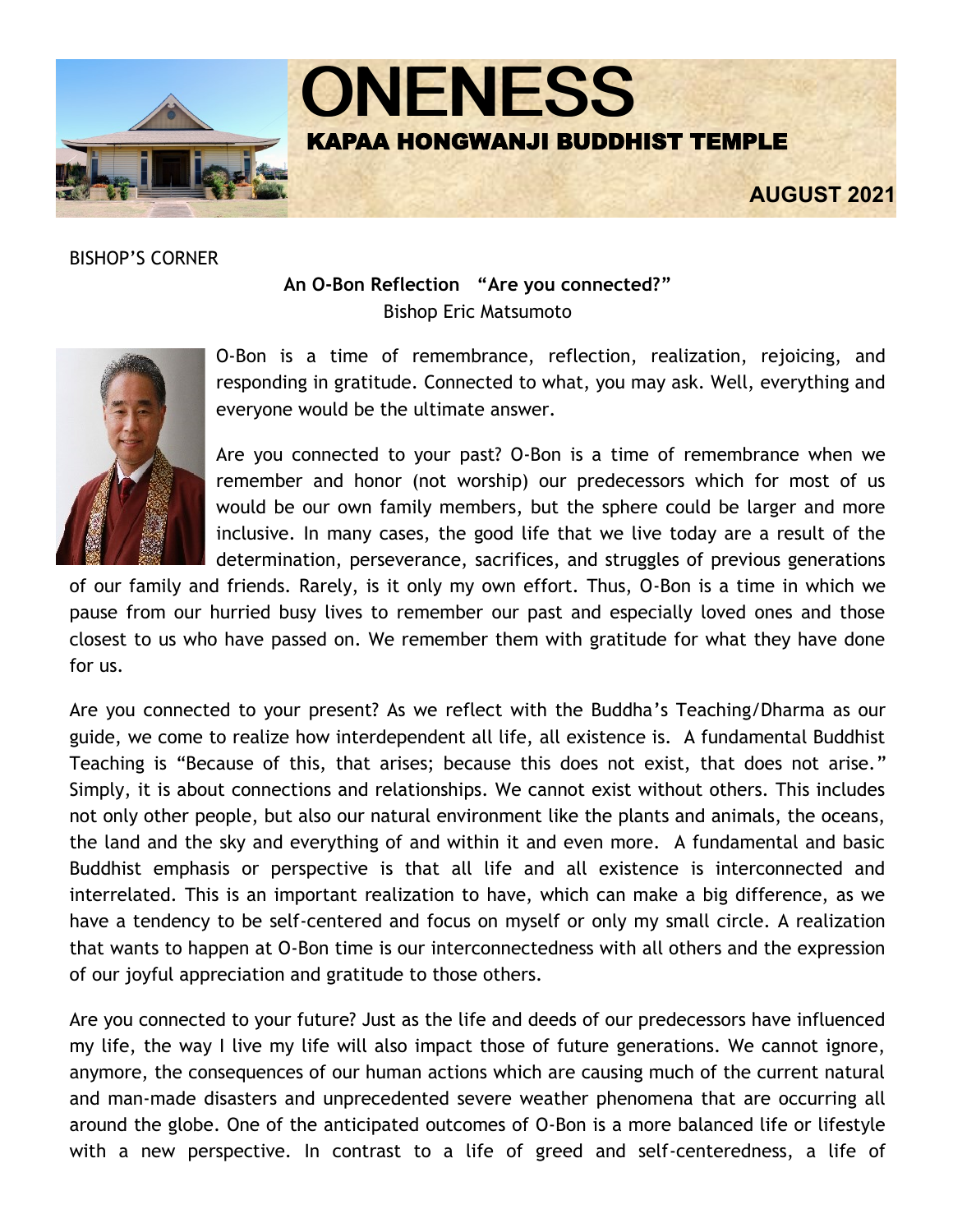moderation, oneness, and appreciation and gratitude to others based on interdependence.

What brings about this awareness, gratitude and change in perspective? It is the Wisdom and Compassion of Enlightenment. In our Hongwanji Tradition, this Wisdom and Compassion is given a name and identity called (the Buddha of Immeasurable Life and Infinite Light) Amida Buddha or (the Buddha's Name Which Calls Us to entrust and the Buddha's Name Which We Call in gratitude) Namo Amida Butsu. Amida Buddha's aspiration or vow is to, literally, save all life, all existence by unconditionally embracing us, just as we are with all our imperfections, promising us the Great Enlightenment or Supreme Nirvana with our birth in the Pure Land at the end of this finite life. From the perspective of Great Compassion, we don't need to perfect ourselves (or become good first) to be saved. However, to me, that does not mean that we remain completely idle and static and we can try to aspire for greater things. Great Compassion is unconditional and includes all and from profound gratitude to it, we lament our continued imperfect self, but try to live being less self-centered, selfish and arrogant as encouraged by the Buddha-Dharma. We begin to understand and appreciate the Oneness of All Life and connectedness of everyone and everything including Amida Buddha and myself.

In Hongwanji, we refer to Obon as a "Gathering of Joy." Yes, there is sadness especially if you have recently loss someone dear to you and this is keenly felt at O-Bon time especially if you are observing your First O-Bon (after someone's passing), but there is also the supportive guidance, embrace and joy of the Buddha, Dharma and Sangha which surrounds us especially the Unconditional Compassion of Amida Buddha or Namo Amida Butsu. I hope that you can feel, come to know, experience that connection and relationship we each have with Great Wisdom and Compassion! The Oneness of All!

I want to conclude today by sharing a personal interpretation and connect it to my thoughts shared above. Recently on July 20, 2021, Jeff Bezos and Mark Bezos successfully traveled to space on Blue Origin. In a news interview, Mark was asked "How did it change you?" He responded "In the best sense, I have never felt smaller than I did today. It was an incredibly humbling and beautiful sense of personal scale. Right? That I am such a small part of all of this." Brother Jeff interjected, "Look at the Earth from up there. It will make you more humble." Their comments share the same sentiment, the wonder and insight, that many other astronauts had including Hawaii's Lieutenant Colonel Ellison Onizuka. This sense of humility, I think, is another outcome of O-Bon. As we realize the interconnectedness and interrelatedness of all life, all existence, we become humbler too. Thank you and Namo Amida Butsu.

# **LIVING TREASURES OF HAWAI'I SPECIAL PROGRAM ON YOUTUBE**

The Living Treasures of Hawaii special television show, **"Life and Light:** Wisdom of Hawai'i's Treasures" is now available to watch on the Honpa Hongwanji Mission of Hawaii YouTube channel. It features interviews with five past honorees (Robert Cazimero, Puanani Burgess, Lillian Yajima, Rev. Yoshiaki Fujitani, and Nainoa Thompson).

Direct link to this program is [https://youtu.be/4icqI84m\\_lo](https://youtu.be/4icqI84m_lo)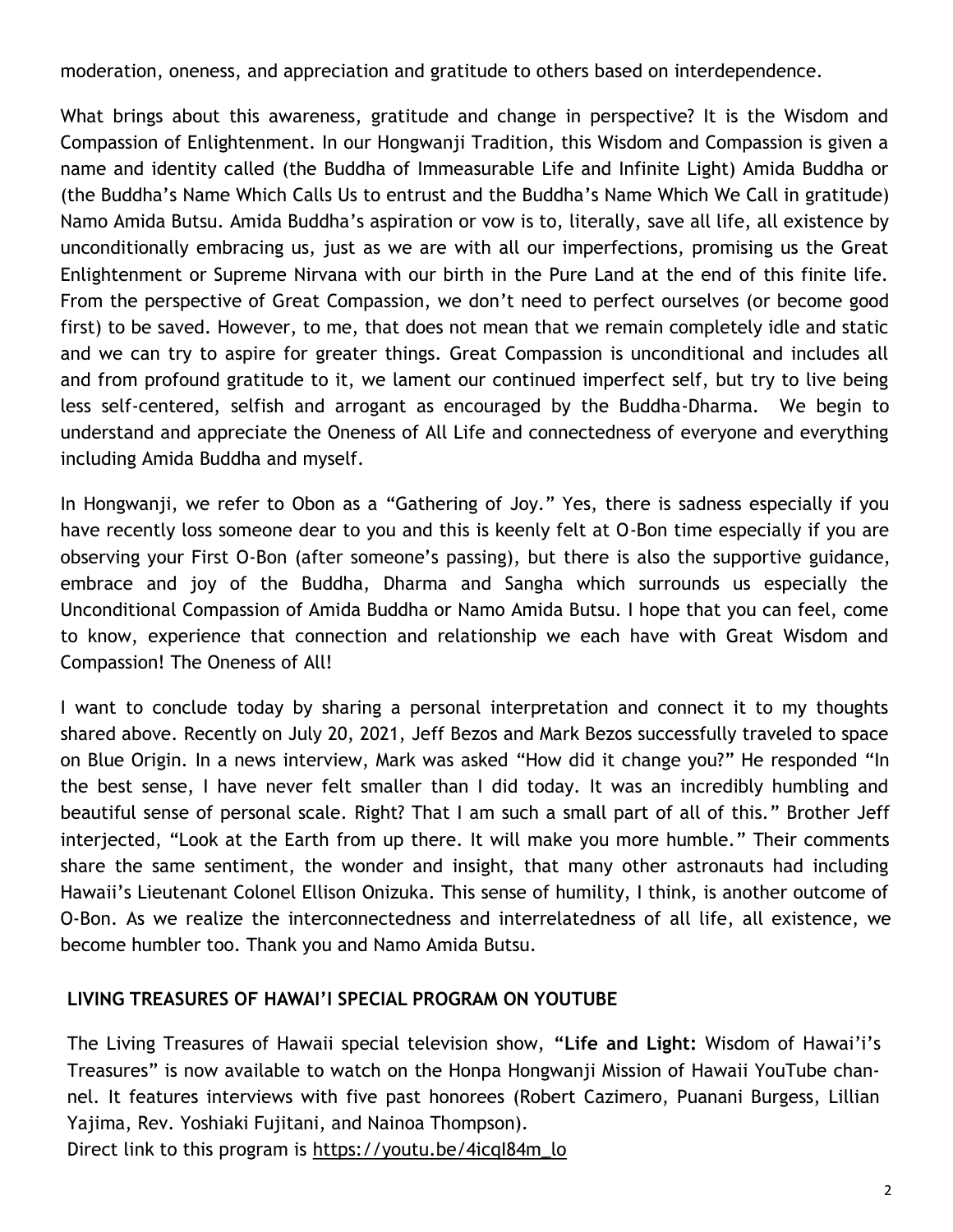# **STATEWIDE NEWSLETTER**

The Hawaii Kyodan Executive Board has approved a proposal by Bishop Eric Matsumoto and President Warren Tamamoto to publish a quarterly statewide newsletter with a first issue tentatively planned for the fourth quarter of 2021. The newsletter will be printed in a newspaper format and mailed to every member and every temple within the Honpa Hongwanji Mission of Hawaii.

The benefits of having a statewide newsletter include (but are not limited to):

- Allow Bishop Eric Matsumoto to share his personal message with every member of the Hawaii Kyodan.
- Create a sense of unity in the Hawaii Kyodan by sharing information between districts, temples and members. We are all part of a larger organization and we are active in our respective communities, throughout our state and even the world.
- Share the Dharma with our Sangha, so that they can understand and feel the impact of the Teachings on their everyday lives.
- A statewide newsletter would be the official publication of the Honpa Hongwanji Mission of Hawaii. It would be a permanent record of HHMH activities. It would also be available in electronic format and portions of the newsletter could be used at the temple or district level.

We humbly request that ministers and temple leaders across our state support us in this exciting new project by:

**Suggesting a name** for our statewide newsletter.

**Submitting articles, interesting stories and photos** for our newsletter.

Please send your suggestions for a newsletter name/title and ideas for articles to:

[<newsletter@honpahi.org](mailto:newsletter@honpahi.org) >

## **SAVE THE DATES: SUMMER DHARMATHON, AUGUST 23-27, 2021**

The BSC Summer Session has featured, and will continue to feature, noted national and international speakers for the benefit of its attendees.

The new program, Summer Dharmathon, will start by featuring 10 Hawaii Kyodan Ministers. The topic will be the Hawaii Kyodan 2021 theme and slogan: Building Healthy Sanghas: Nurturing Empathy and Respect.

> Dates: Monday, August 23 – Friday, August 27 Times: 6:30pm – 8:30pm (HST) Platform: YouTube Livestream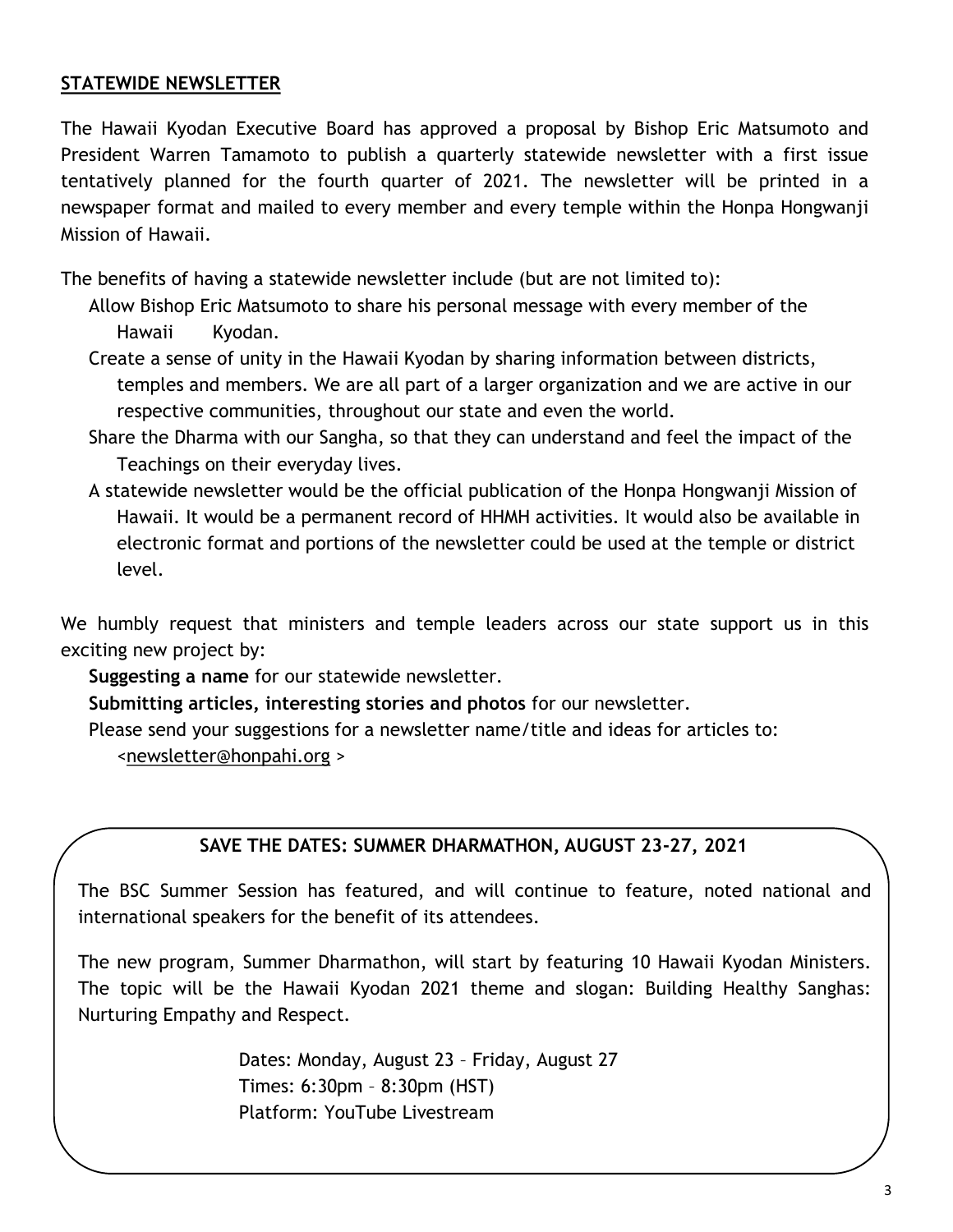# **2021 KAUAI HONGWANJI COUNCIL AUTUMN NEMBUTSU SEMINAR**

Kauai Hongwanji Council will host a Zoom Nembutsu seminar with Dr. Rev. Mutsumi Wondra on October 20 from 5:00 pm - 7:00 pm HST. The topic is "The Tragedy of Rajag<sup>[d]</sup> - What did Shinran Shōnin want to tell us?"

Registration is required. Please register at [https://forms.gle/iU9JMi3Rm2B9e1K99.](https://forms.gle/iU9JMi3Rm2B9e1K99) When you complete the seminar registration, you will receive an automatic confirmation email from Google forms. Registration deadline is Wednesday, October 13. Maximum capacity is 100 people, first come first serve. We will email you a Zoom link three days prior to the seminar. Registration fee is free but donations can be made to "Kauai Hongwanji Council''. If you have any questions, please contact any of the Kauai temples.

Kapaa Hongwanji Mission at (808) 822-4667 Lihue Hongwanji Mission at (808) 245-626 West Kauai Hongwanji Mission at (808) 335-3195

# **MONTHLY ONLINE SEMINARS BY HAWAII DISTRICT MINISTERS ASSOCIATION**

Since July 2021, the Hawaii District Ministers Association created a monthly online seminar. The August online seminar will be given by Rev. Masanari Yamagishi of Kamuela Hongwanji Mission on Saturday, August 14, at 10 - 11 am. The topic is "Relationship between Amida Buddha and Shakyamuni Buddha"

Registration is required. Please go to the registration link ([https://forms.gle/](https://forms.gle/bQToK62Pi6J2UoD78)

[bQToK62Pi6J2UoD78\).](https://forms.gle/bQToK62Pi6J2UoD78) If you already have registered before, no registration is required. If you have any questions, please contact <[hawaii.kyogakkai@gmail.com>](mailto:hawaii.kyogakkai@gmail.com)

## **2 nd ANNUAL RING YOUR BELL FOR PEACE DAY**

"Please join our 2nd ANNUAL RING YOUR BELL FOR PEACE DAY, sponsored by Honpa Hongwanji Mission of Hawaii, partnering with the United Nations Association of Hawaii, University of Hawaii KTUH, many interfaith, cultural, community organizations and avid individuals who all share the same ideals and goals of peace everywhere and for everyone.

Dates: Tuesday, September 21, 2021 Times: 8:45am – 9:30am (HST) Place: Zoom Register: <http://www.hongwanjihawaii.com/peaceday2021>

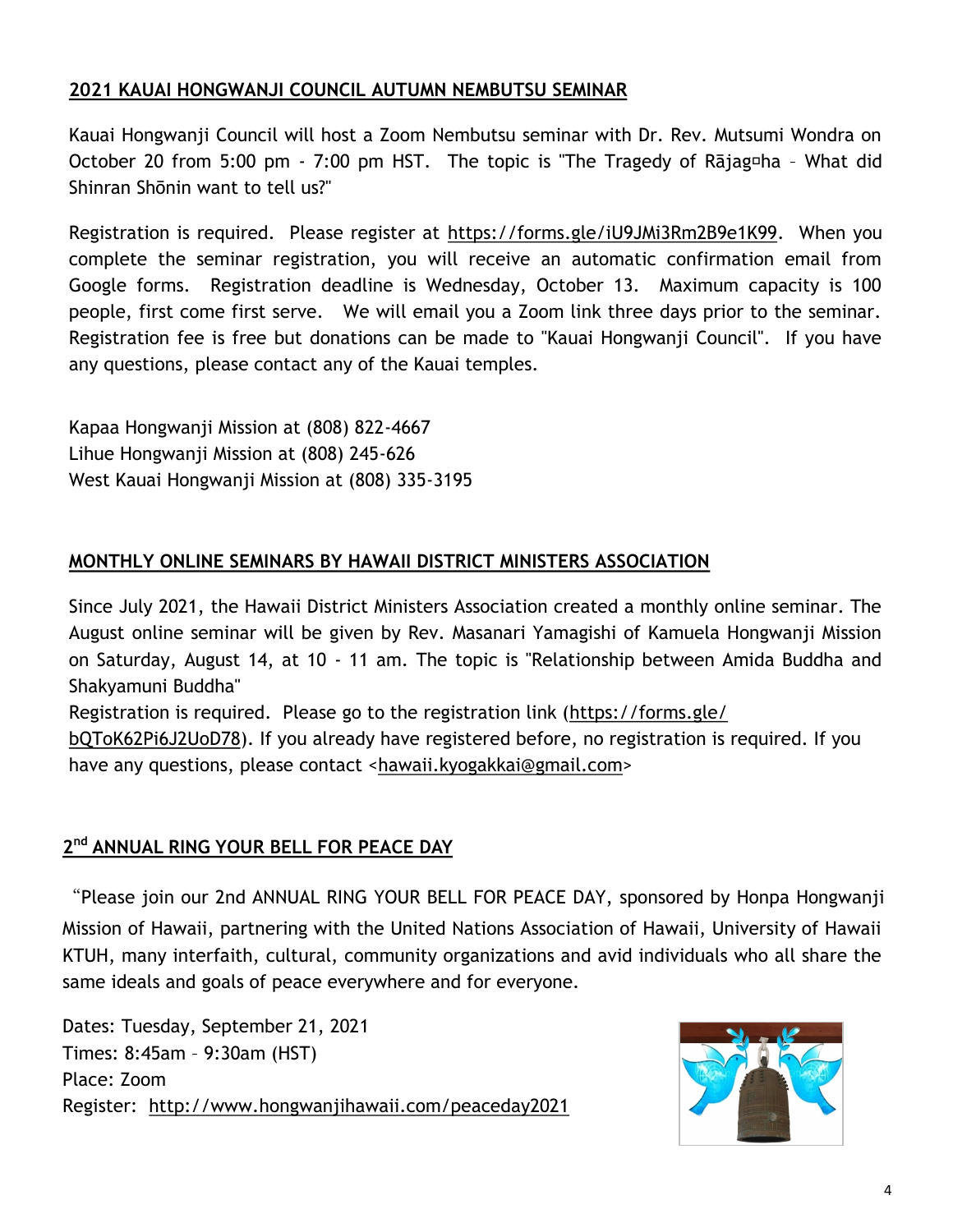# **CONDOLENCE**

Mrs. Rose Sadako Nakamura passed away on July 10, 2020, at the age of 91. She was the cofounder of Project Dana and served as the Founding Administrator from 1989 to 2017, an Honorary Advisor of HHMH, a former President of Hawaii Federation of BWA, a former President of Moiliili Hongwanji Mission, and a President of Moiliili Hongwanji BWA. The ingo of CHOORAI-IN 頂礼院 which means "One who deserves the pinnacle of respect and gratitude" was conferred by Bishop Eric Matsumoto on July 11, 2020. Her private funeral service was held on July 10, 2021 at Moiliili Hongwanji Mission officiated by Bishop Eric Matsumoto.

Mrs. Hisako Hatta, wife of the late Rev. Shoyei Hatta, passed away at the age of 93 on April 11, 2021. The ingo of KOU-RAI-IN 光麗院 which means "One who cast a radiant resplendence" was conferred by Bishop Eric Matsumoto on June 26, 2021.

Reverend Yoshiaki Fujitani, the 11th Bishop of Honpa Hongwanji Mission of Hawaii, passed away on May 17, 2021, at the age of 97. Honpa Hongwanji Mission of Hawaii sponsored funeral service is scheduled for Sunday, August 15, 2021, at Honpa Hongwanji Hawaii Betsuin under the officiation of Bishop Eric Matsumoto. Visitation will be held from 2:30 pm to 3:30 pm open to the public, followed by the funeral service at 4:00 pm by invitation only. A Livestreaming of the funeral service will be available. Please email [hqs@honpahi.org](mailto:hqs@honpahi.org) for link information.

Rev. Yoshikazu Saito, a retired minister of Honpa Hongwanji Mission of Hawaii, passed away on June 16, 2021 at age of 92. More detailed information regarding the funeral service will be shared at a later date. Rev. Saito became a Kaikyoshi Minister in March 1959 and served the following temples;

| Honpa Hongwanji Hilo Betsuin   |
|--------------------------------|
| Koloa Hongwanji                |
| Lahaina Hongwanji              |
| Papaikou Hongwanji             |
| Pearl City Hongwanji           |
| Honpa Hongwanji Hawaii Betsuin |
| Retired                        |
|                                |

Rev. Yoshiko Shimabukuro, a retired minister of Honpa Hongwanji Mission of Hawaii, passed away on July 20, 2021, at the age of 109. More detailed information regarding the funeral service will be shared at a later date. Rev. Shimabukuro became a Kaikyoshi Minister in June 1940 and served the following temples;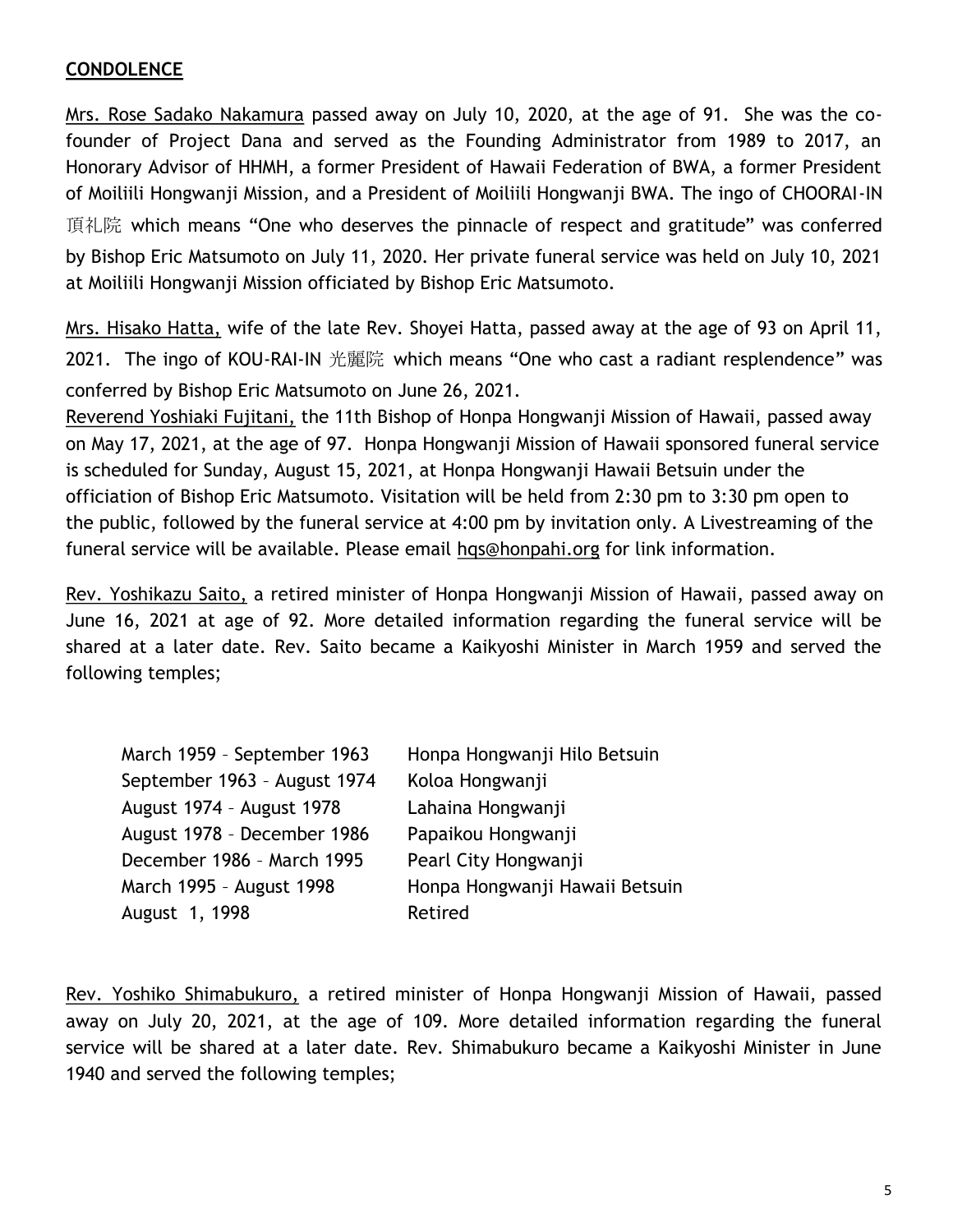June 1940 – November 1940 Honpa Hongwanji Hawaii Betsuin November 1940 – September 1941 Lihue Hongwanji September 1941 – December 1942 Jikoen Hongwanji December 1942 – October 1953 Eleele Hongwanji October 25, 1953 Resigned

After resigning, Rev. Shimabukuro continued teaching at Eleele (Hanapepe) Hongwanji Gakuen until June 30, 1968. During the war years, she helped all temples on Kauai by conducting services and other activities.

Rev. Prof. Hisao Zuio Inagaki, respected minister, professor, scholar, translator, writer and devout Nembutsu-sha, passed away on June 6, 2021, at the age of 92. An internationally attended 49 Day Remembrance Service was held in his memory on July 24, 2021, from the Horai Kaikan, Kobe, Japan. Appreciation messages and remembrances were shared from all over the world such as Japan, Europe, Canada, South American, Hong Kong, Australia, Mainland US, and Hawaii. Bishop Eric Matsumoto represented Hawaii Kyodan. Various other organizations and entities like IBS, IASBS and the Shin Buddhism Translation Series also paid tribute to Rev. Hisao Inagaki for his lifetime of dedication and commitment to the sharing of Buddhism including Jodo Shinshu with the world and his life of Nembutsu. Messages were translated in Japanese, English, and Chinese. He generously established "The Inagaki Saizo (Zuiken) and Hisao (Zuio) Dharma Sharing Fund" at Honpa Hongwanji Mission of Hawaii in 2014.

## **HHMH ONLINE COMMUNICATIONS TEAM**

At the 2021 Honpa Hongwanji Mission of Hawaii Legislative Assembly, a resolution was passed which calls for the formation of a Honpa Hongwanji Mission of Hawaii Online Communications Team. Its purpose or goal is to "assist requesting temples in the establishment of social media venues such as YouTube, Instagram, and Facebook." Additionally, "assist temples with online communication needs by means of mutual support group, how-to and best practices documents, a connection to HQ-hosted resources such as web hosting and online conferencing tools, and or other means." Therefore, the Office of the Bishop would like to appoint the following individuals as members of the Online Communications Team.

> Rev. Kerry Kiyohara (Main Contact) Dave Atcheson Keri Kubota Dean Sakamoto Rev. Kazunori Takahashi Kerrie Wong

Ex-Officio are: Bishop Eric Matsumoto, President Dr. Warren Tamamoto and EA Rev. Daido Baba.

The Online Communications Team can be contacted via the email address: [online@honpahi.org](mailto:online@honpahi.org)  Please contact the Online Communications Team for assistance, questions and concerns.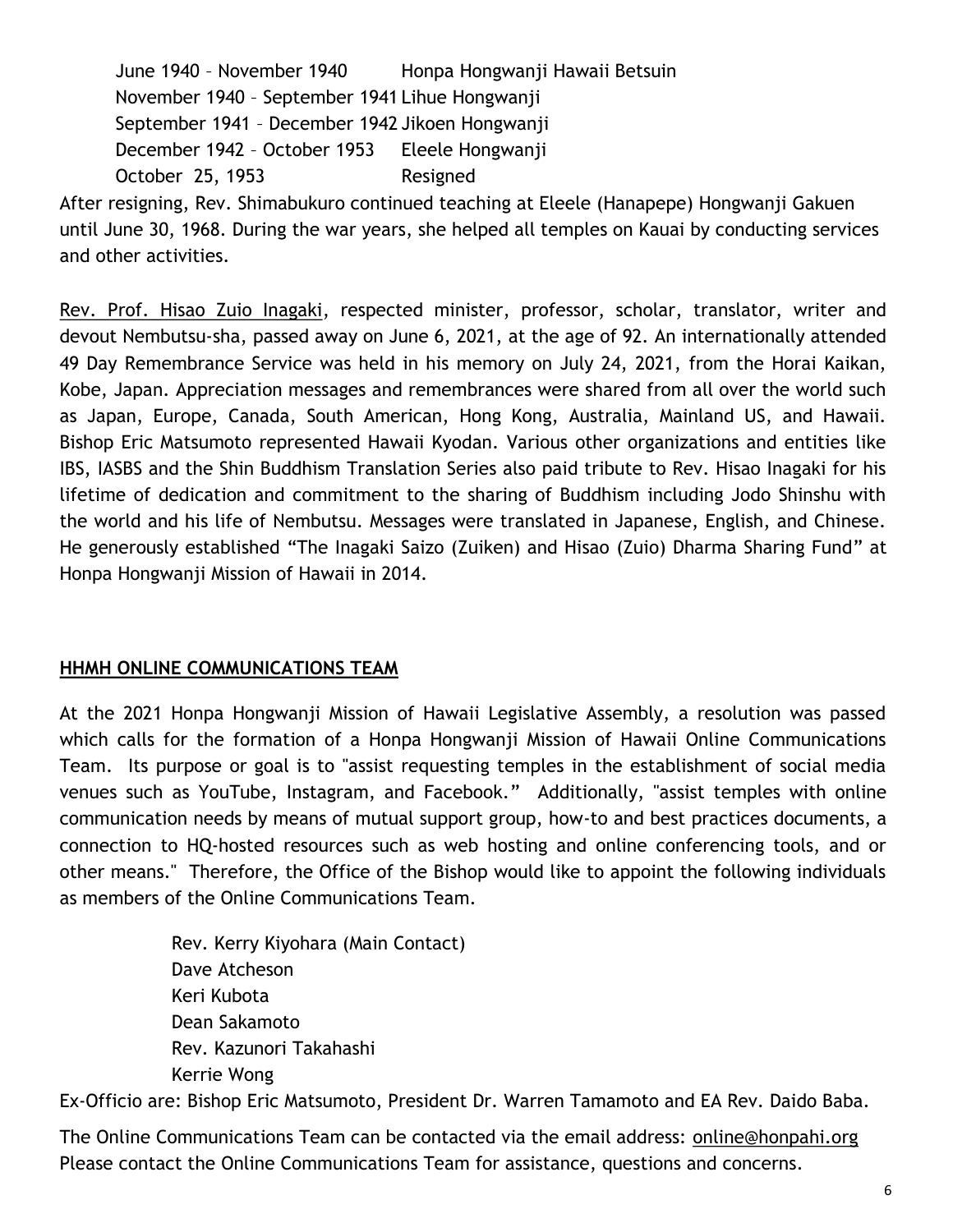# **Mahalo for Your Contributions & Support**

June 20 – July 18, 2021

## **In memory of …**

Derek Asari – Laura Asari, Bruce & Cathy Wada Toshiko Iida – Sally Yokota Stanley Sogawa – Karolyn Kaneshiro Jarrett Yoon – Paul Fujinaga

## **Choba**

Nancy Masada Jessie Muramaru Ethel Oda *In memory of* … Hiroshi & Hisao Togo – Jean Dobashi George & Kay Yoshimatsu, Linda Soga – Jill Yoshimatsu John K. Isobe – Amy Isobe John K. Isobe – Shelly Konishi

#### **Obon Fundraiser Donations**

Fusako Harada Hester Haraguchi Marie Hashimura Bernice & Robert Hiraoka Amy Isobe Neal & Celeste Kakimoto Haven Kuboyama Sharyl Lam Yuen Ronald Matsumura Lorna Nishimitsu Ray Paler Carol Saiki Rona Sakai Gloria Shimizu Pearl Shimizu Lane Sunada Lilliana Sunada Dennis & Sadie Sunada Clyde Takekuma Bryan Tanaka Barbara Tsunehiro Brian & Wendy Yamamoto Mr. & Mrs. Yoshimura Grace Yoon

# **Sunday Service**

Jim Jung Yoshiko Dimples Kano Ralph Kitashima Angela Petel Carol Saiki Gloria Shimizu Roberta Yanagawa

**Membership** Sugako Kojima Nancy Masada Evelyn Nakamura Francis Nishizawa

Ralph Shintani

# **Volunteer Support**

Madison Doo Mason Doo Marie Hashimura David & Ruby Ishida Stanford Iwamoto Winston Kawamoto Ralph Kitashima Rev. Mieko Majima Milton Nakamura Francis Nishizawa Tami Ramil Taryn Ramil Calvin & Rona Sakai Gloria Shimizu Pearl Shimizu Joan Slingerland Lane Sunada Clyde & Kay Takekuma Erin Takekuma Keith & Thelma Tsukamoto Brian & Wendy Yamamoto Sidney Yanagawa

#### **Hatsubon/Obon Service**

Jim Jung Neal & Celeste Kakimoto Yoshiko Dimples Kano Ralph Kitashima Hisao Maeda – Sharyl Lam Yuen Hidemi & Sally Okamoto Carol Saiki Glenn Shimazu – Shimazu Family Gloria Shimizu Roberta Yanagawa

#### **Fundraiser Volunteer Support**

Madison Doo Marie Hashimura Stanford Iwamoto Ralph Kitashima Haven Kuboyama Sharyl Lam Yuen Milton Nakamura Francis Nishizawa Tami Ramil Taryn Ramil Carol Saiki Calvin & Rona Sakai Gloria Shimizu Pearl Shimizu Dennis & Sadie Sunada Lane Sunada Joan Slingerland Clyde & Kay Takekuma Erin Takekuma Brian & Wendy Yamamoto Becky Wada Sidney Yanagawa

#### **Miscellaneous Donations** Shelagh Arruda Sharon Contrades Ralph Kitashima

#### **Hall Rentals**

Lighthouse Outreach Center Kelli Asai-Lau Fun & K'wazy Rentals

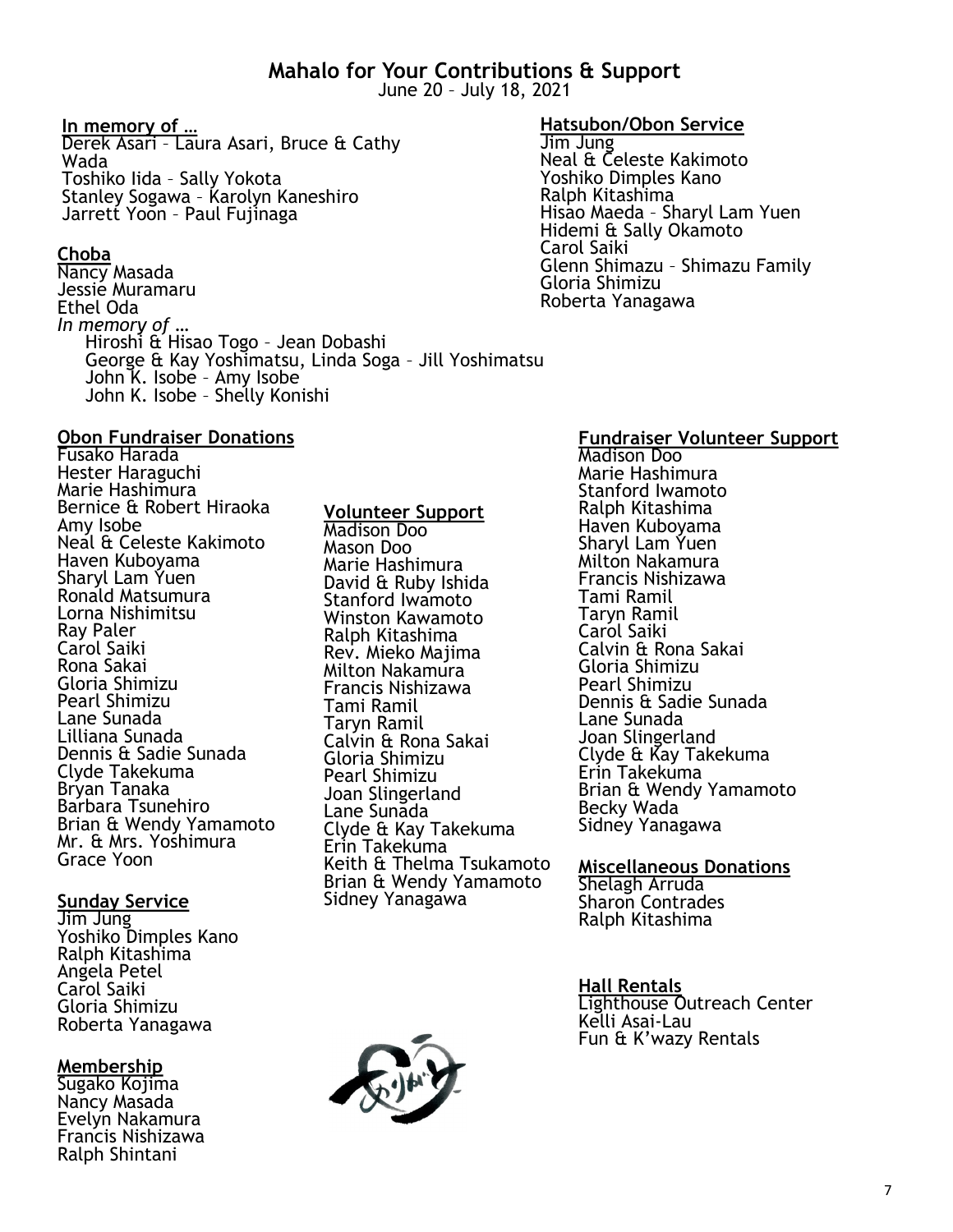# **from the president's corner…**

#### *Aloha and Mahalo to Everyone!*

We would like to express our sincere appreciation to all of you for your participation, cooperation, and working tirelessly to make the Obon Fundraiser on July 17, 2021 a successful event. Many, many thank you's to all who helped to prepare the chicken yakitori, flying saucers, pronto pups, namasu, and sushi, for the Bon Dance bentos. We also thank everyone who donated food items, baked goods, crafts, plants, and treasures to sell at the fundraiser.

Our special thanks to Rev. Mieko Majima, who planned, prepared, and conducted the Hatsubon and Family Obon Services to respect and remember our loved ones who passed away in the past year and to remember and honor all those who have passed on before us. We appreciate all that they have done for us and recognize the continuation of the influence of their deeds upon our lives.

Thank you to the families who attended the Hatsubon/Obon Services in memory or their loved ones. Many thanks to all who made generous contributions to Kapaa Hongwanji for the services and choba.

Please take care, stay healthy and be safe as we continue to face the challenges of the delta variant.



# **United Jr. YBA of Kauai**

Many thanks to the Jr. YBA members for lending a helping hand for the Obon fundraiser on July 17, 2021. We appreciate your assistance and support of the temple activities.

The young and energetic juniors scheduled and completed the beach clean-up at Fujii Beach as their community service on Sunday, July 18, 2021, the day after the fundraiser. A delicious Subway lunch and a monthly meeting led by President Madison Doo followed the beach clean up.

We are currently have two members in the club since the graduates will be leaving for college in August. We are recruiting new members to join us. Please let us know if your children or grandchildren are interested in joining the Jr. YBA.

# **Women's Association**

The Kauai United Women's Association Meeting is scheduled for Sunday, August 22 at 1:00 p.m. on Zoom. If you would like to join the Zoom meeting online please let us know so we can send you the link to join the meeting.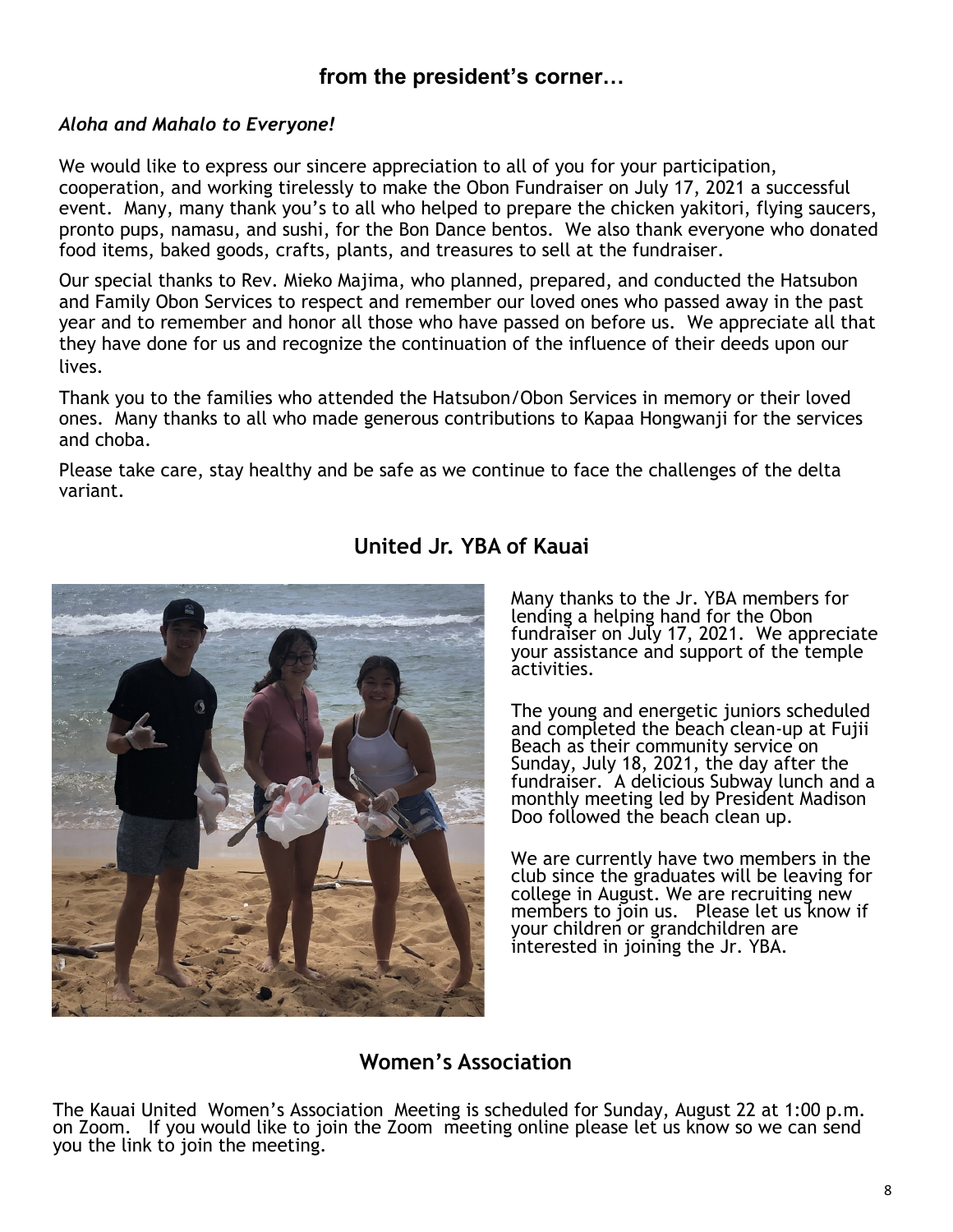# **Memorial Service**

|                  | August        |                  |           |
|------------------|---------------|------------------|-----------|
| Hisayo           | Nakamura 27th |                  | 8/2/1995  |
| Eleanor Momoko   | Haraguchi     | 33rd             | 8/4/1989  |
| Mildred Emiko    | Fujimoto      | 13th             | 8/5/2009  |
| Susumu           | Nakamura      | 27th             | 8/6/1995  |
| Gary             | Miyashiro     | 7th              | 8/7/2015  |
| Asayo Koigawachi | Fukuda        | 13 <sub>th</sub> | 8/15/2009 |
| Kazuto           | Shiraki       | 33rd             | 8/17/1989 |
| Eichi            | Sadanaga      | 23rd             | 8/17/1999 |
| Dennis-Isao      | Wasano        | 7th              | 8/17/2015 |
| Fumiye           | Nakamura      | 13th             | 8/28/2009 |
|                  |               |                  |           |

#### *In Memory of our Dharma friend*

Kapaa Hongwanji Mission extends its deepest sympathy to families who have recently lost their loved ones.

Namo Amida Butsu.



#### **September**

| Genkichi             | Wada     | 50th             | 9/4/1972  |
|----------------------|----------|------------------|-----------|
| Fumiyo               | Nagaoka  | 17 <sub>th</sub> | 9/4/2005  |
| Fusae                | Ohara    | 7th              | 9/4/2015  |
| Tazuyo               | Hasegawa | 27 <sub>th</sub> | 9/7/1995  |
| Lloyd-Jeffrey Mallan |          | 7th              | 9/22/2015 |

#### **From the Minister**

We as human beings are not able to truly understand ourselves by our own faculties. We often think to ourselves that we will live for a number of decades but no one can guarantee that will happen. Nor can anyone tell us exactly when we will die. Much less, can we know exactly what will happen to our selves in the future.

Let's recite Nembutsu, Namo Amida Butsu, together and show our respect and gratitude to our families, friends, loved ones, all living things and the Buddha.

| Group 6 | 8/7/2021  | Mr. & Mrs. Keith Tsukamoto - Chair<br>Mr. & Mrs. Brian Yamamoto,<br>IMr. Winston Kawamoto                                              | Ruby Ishida      |
|---------|-----------|----------------------------------------------------------------------------------------------------------------------------------------|------------------|
| Group 1 | 8/14/2021 | Mrs. Marie Hashimura - Chair<br>Mr. & Mrs. Robert Hiraoka,<br>Mr. Milton Nakamura, Mr. Ray Paler                                       | Joan Slingerland |
| Group 2 | 8/21/2021 | lMr. Francis Nishizawa - Chair<br>Mrs. Yasuko Murakami, Mr. Clint Saiki,<br>Mr. & Mrs. Sidney Yanagawa                                 | Kay Takekuma     |
| Group 3 | 8/28/2021 | Mr. & Mrs. Clyde Takekuma - Chair<br>Mr. Stanford Iwamoto,<br>Mrs. Erin Takekuma, Ms. Madison Doo,<br>Mrs. Tami Ramil, Ms. Taryn Ramil | lRona Sakai      |
| Group 4 | 19/4/2021 | IMs. Gloria Shimizu - Chair<br>Mr. Haven Kuboyama, Mr. & Mrs. Dennis Sunada,<br>Mrs. Pat Yamamoto                                      | Ruby Ishida      |
| Group 5 | 9/11/2021 | Mr. & Mrs. Calvin Sakai - Chair<br>lMs. Carol Saiki                                                                                    | Joan Slingerland |

#### **Temple Cleaning & Flower Arrangement**